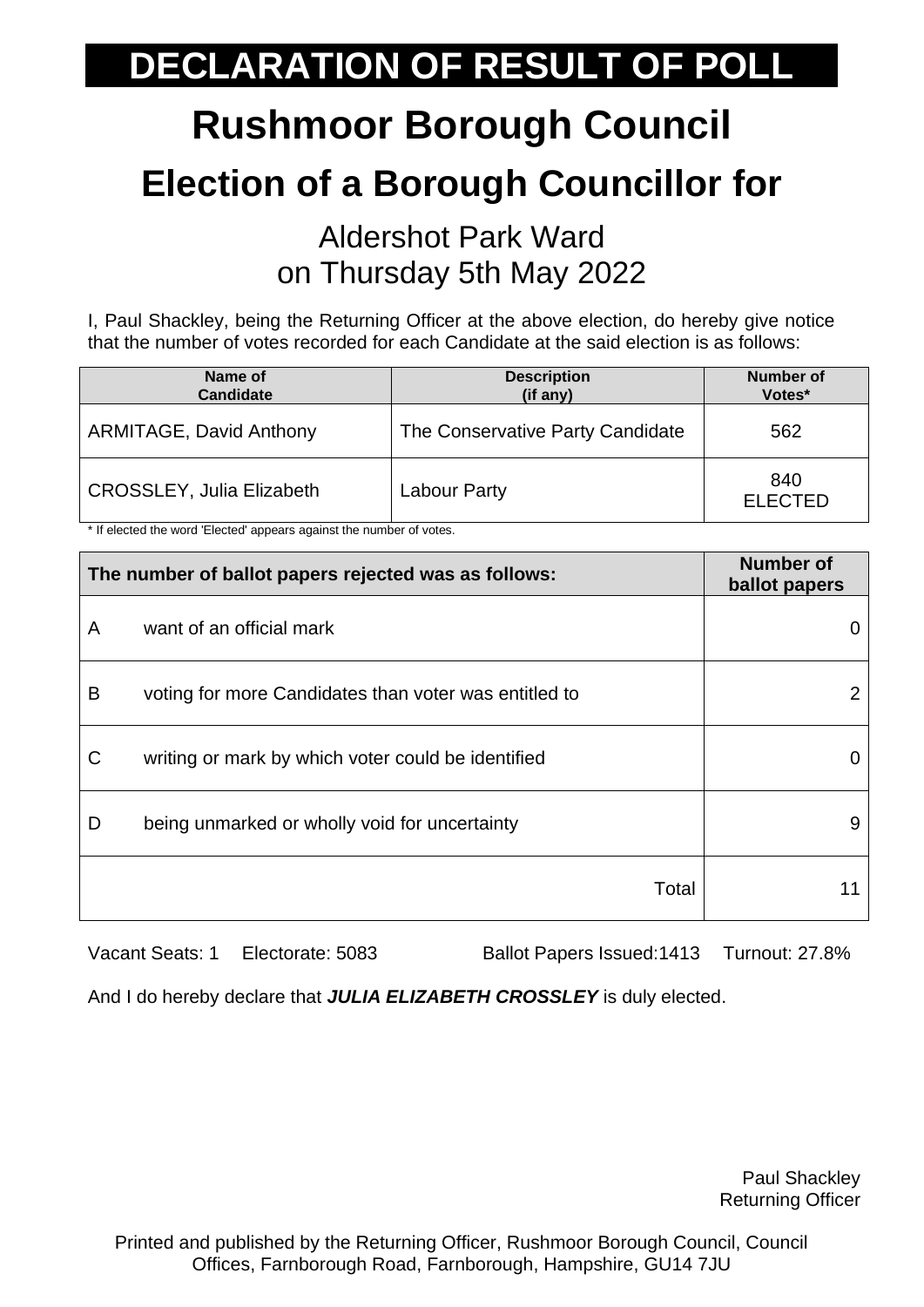# **Rushmoor Borough Council Election of a Borough Councillor for**

#### Cherrywood Ward on Thursday 5th May 2022

I, Paul Shackley, being the Returning Officer at the above election, do hereby give notice that the number of votes recorded for each Candidate at the said election is as follows:

| Name of<br><b>Candidate</b>   | <b>Description</b><br>(if any)   | <b>Number of</b><br>Votes* |
|-------------------------------|----------------------------------|----------------------------|
| <b>GRATTAN, Clive Patrick</b> | Labour Party                     | 1008<br><b>ELECTED</b>     |
| PUN, Suman                    | The Conservative Party Candidate | 730                        |

\* If elected the word 'Elected' appears against the number of votes.

| The number of ballot papers rejected was as follows: |                                                       | <b>Number of</b><br>ballot papers |
|------------------------------------------------------|-------------------------------------------------------|-----------------------------------|
| A                                                    | want of an official mark                              |                                   |
| B                                                    | voting for more Candidates than voter was entitled to | 2                                 |
| C                                                    | writing or mark by which voter could be identified    |                                   |
| D                                                    | being unmarked or wholly void for uncertainty         | 3                                 |
|                                                      | Total                                                 | 5                                 |

Vacant Seats: 1 Electorate: 5144 Ballot Papers Issued:1743 Turnout: 34%

And I do hereby declare that *CLIVE PATRICK GRATTAN* is duly elected.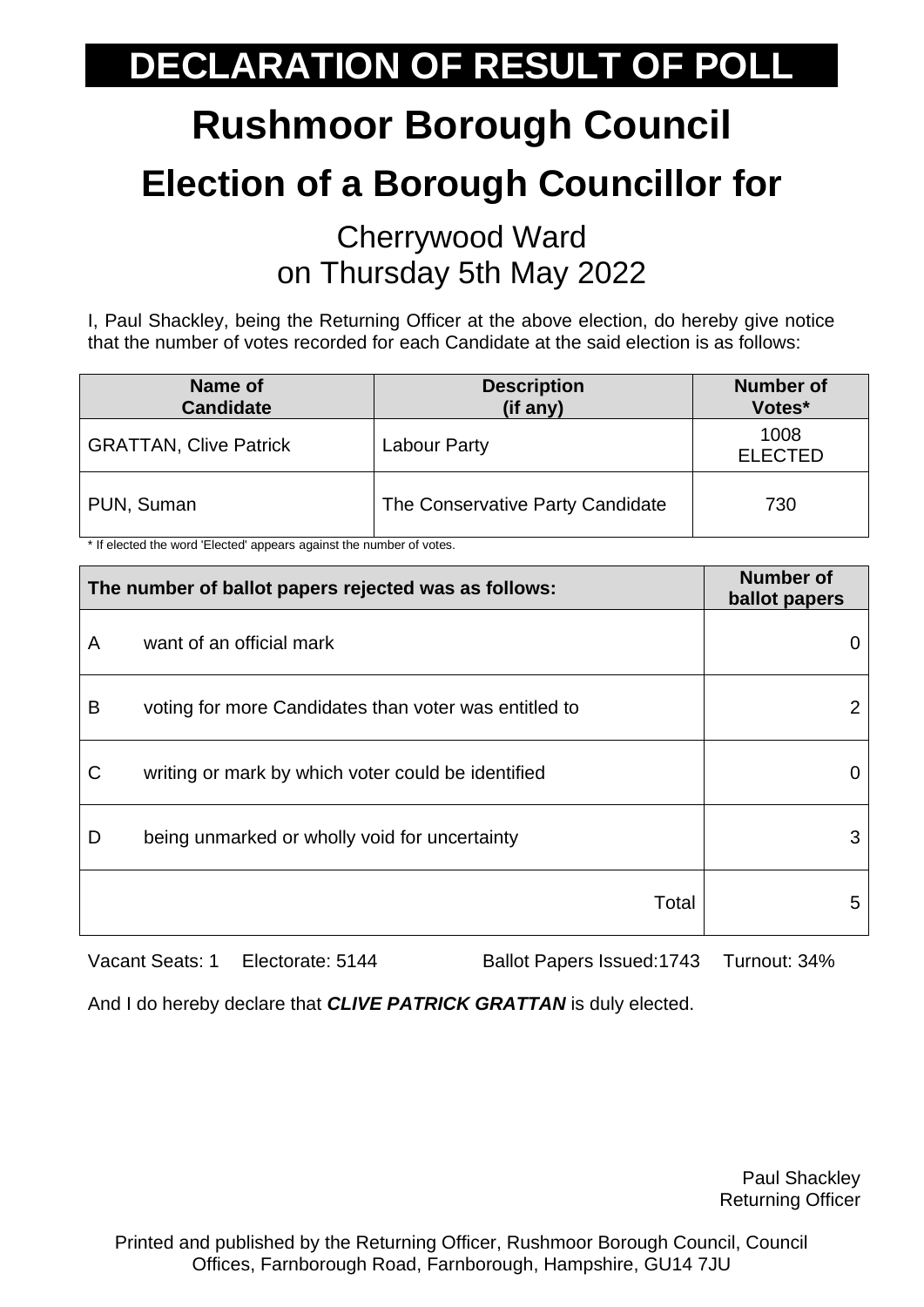# **Rushmoor Borough Council Election of a Borough Councillor for**

Cove & Southwood Ward on Thursday 5th May 2022

I, Paul Shackley, being the Returning Officer at the above election, do hereby give notice that the number of votes recorded for each Candidate at the said election is as follows:

| Name of<br><b>Candidate</b> | <b>Description</b><br>(if any)   | <b>Number of</b><br>Votes* |
|-----------------------------|----------------------------------|----------------------------|
| JABBI, Madi                 | <b>Labour Party</b>              | 417                        |
| MITCHELL, Emily Rebecca     | <b>Liberal Democrat</b>          | 374                        |
| <b>TENNANT, Martin John</b> | The Conservative Party Candidate | 869<br><b>ELECTED</b>      |

\* If elected the word 'Elected' appears against the number of votes.

| The number of ballot papers rejected was as follows: |                                                       | <b>Number of</b><br>ballot papers |
|------------------------------------------------------|-------------------------------------------------------|-----------------------------------|
| A                                                    | want of an official mark                              |                                   |
| B                                                    | voting for more Candidates than voter was entitled to | 3                                 |
| C                                                    | writing or mark by which voter could be identified    |                                   |
| D                                                    | being unmarked or wholly void for uncertainty         | 9                                 |
|                                                      | Total                                                 |                                   |

Vacant Seats: 1 Electorate: 5375 Ballot Papers Issued:1672 Turnout: 31%

And I do hereby declare that *MARTIN JOHN TENNANT* is duly elected.

Paul Shackley Returning Officer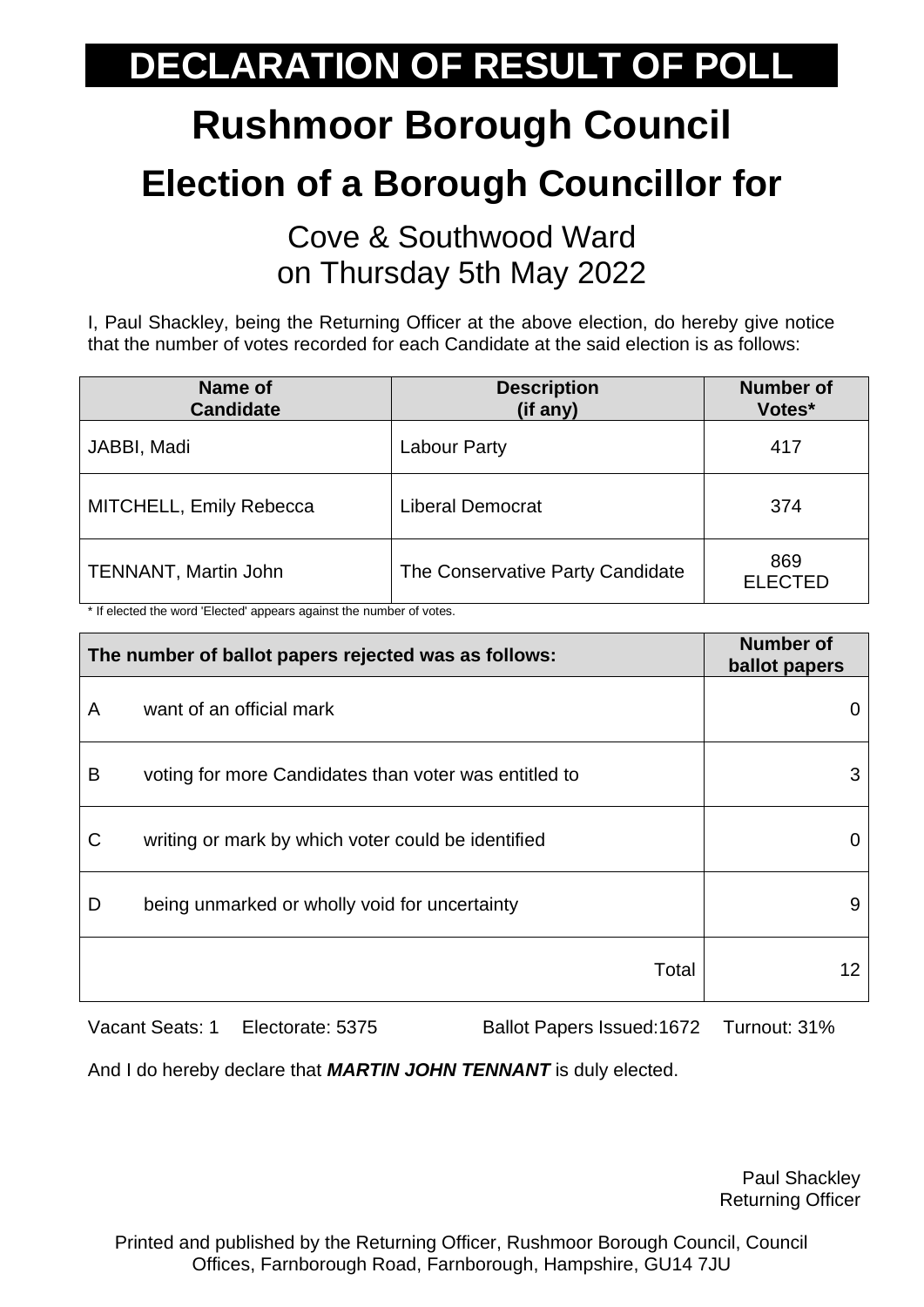# **Rushmoor Borough Council Election of a Borough Councillor for**

#### Empress Ward on Thursday 5th May 2022

I, Paul Shackley, being the Returning Officer at the above election, do hereby give notice that the number of votes recorded for each Candidate at the said election is as follows:

| Name of<br><b>Candidate</b>   | <b>Description</b><br>(if any)   | <b>Number of</b><br>Votes* |
|-------------------------------|----------------------------------|----------------------------|
| CARD, Leola Jane              | <b>Liberal Democrat</b>          | 337                        |
| <b>SMITH, Michael David</b>   | The Conservative Party Candidate | 739<br><b>ELECTED</b>      |
| <b>WILLIAMS, Gareth Idris</b> | <b>Labour Party</b>              | 514                        |

\* If elected the word 'Elected' appears against the number of votes.

| The number of ballot papers rejected was as follows: |                                                       | <b>Number of</b><br>ballot papers |
|------------------------------------------------------|-------------------------------------------------------|-----------------------------------|
| A                                                    | want of an official mark                              |                                   |
| B                                                    | voting for more Candidates than voter was entitled to |                                   |
| C                                                    | writing or mark by which voter could be identified    |                                   |
| D                                                    | being unmarked or wholly void for uncertainty         | 11                                |
|                                                      | Total                                                 | 13                                |

Vacant Seats: 1 Electorate: 4582 Ballot Papers Issued: 1603 Turnout: 35%

And I do hereby declare that *MICHAEL DAVID SMITH* is duly elected.

Paul Shackley Returning Officer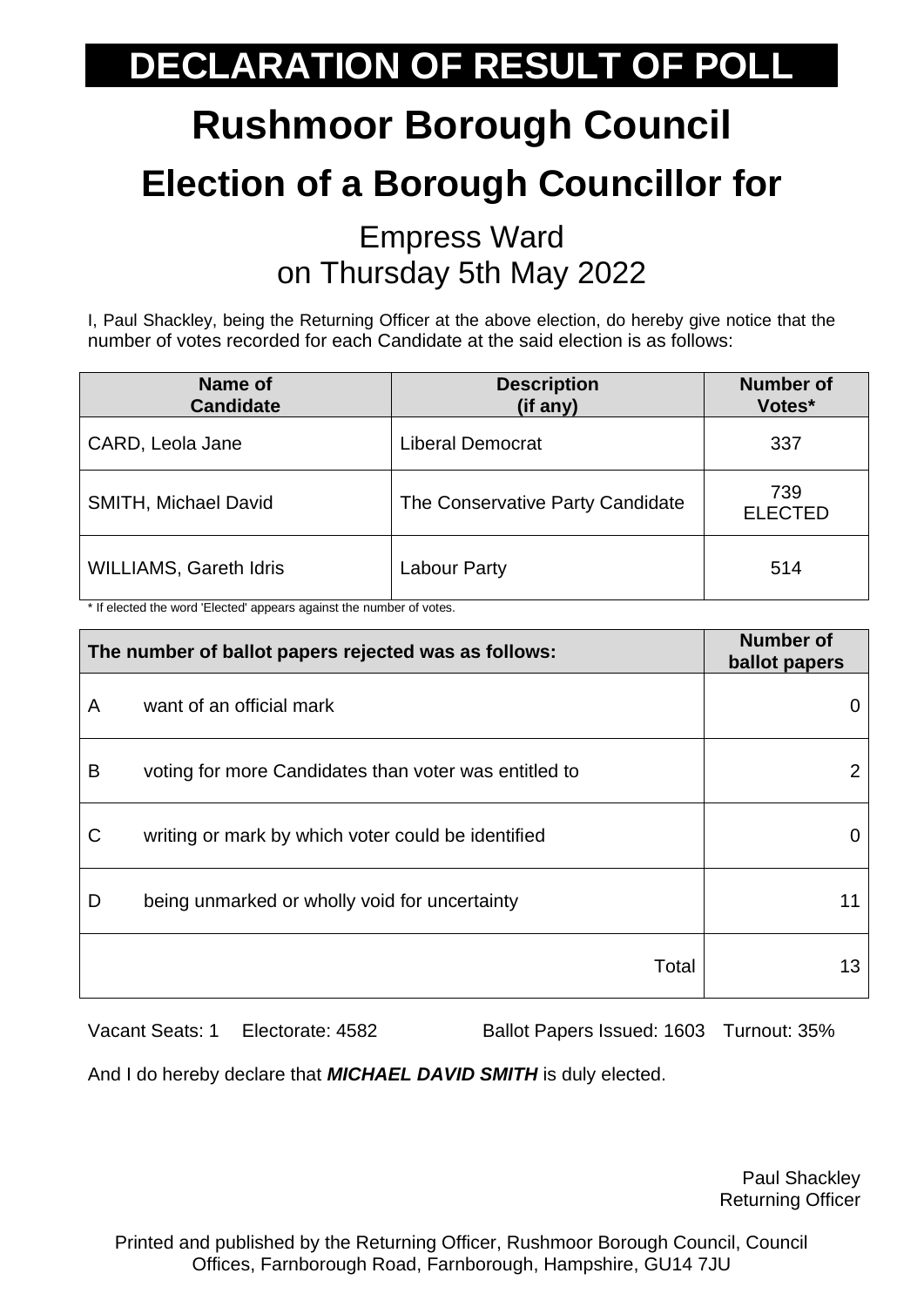# **Rushmoor Borough Council Election of a Borough Councillor for**

#### Fernhill Ward on Thursday 5th May 2022

I, Paul Shackley, being the Returning Officer at the above election, do hereby give notice that the number of votes recorded for each Candidate at the said election is as follows:

| Name of<br><b>Candidate</b> | <b>Description</b><br>(if any)   | <b>Number of</b><br>Votes* |
|-----------------------------|----------------------------------|----------------------------|
| <b>GANI, Akmal Hussain</b>  | The Conservative Party Candidate | 705<br><b>ELECTED</b>      |
| <b>GARDNER, Janet</b>       | Labour Party                     | 391                        |
| SWEET, Nathan Joshua        | Liberal Democrat                 | 293                        |

\* If elected the word 'Elected' appears against the number of votes.

| The number of ballot papers rejected was as follows: |                                                       | <b>Number of</b><br>ballot papers |
|------------------------------------------------------|-------------------------------------------------------|-----------------------------------|
| A                                                    | want of an official mark                              |                                   |
| B                                                    | voting for more Candidates than voter was entitled to | 2                                 |
| C                                                    | writing or mark by which voter could be identified    |                                   |
| D                                                    | being unmarked or wholly void for uncertainty         | 13                                |
|                                                      | Total                                                 | 15                                |

Vacant Seats: 1 Electorate: 5232 Ballot Papers Issued: 1404 Turnout: 27%

And I do hereby declare that *AKMAL HUSSAIN GANI* is duly elected.

Paul Shackley Returning Officer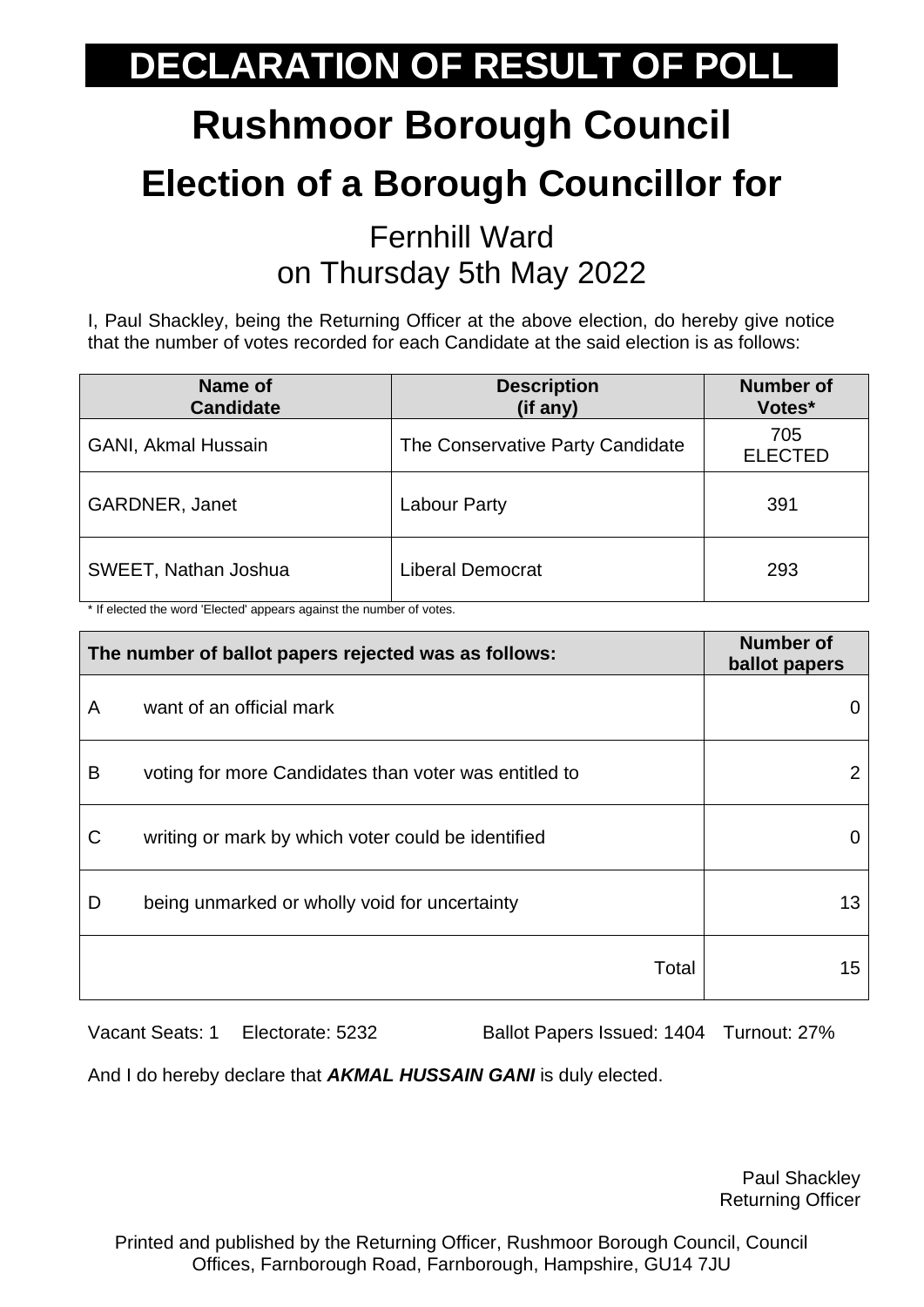# **Rushmoor Borough Council Election of a Borough Councillor for**

#### Knellwood Ward on Thursday 5th May 2022

I, Paul Shackley, being the Returning Officer at the above election, do hereby give notice that the number of votes recorded for each Candidate at the said election is as follows:

| Name of<br><b>Candidate</b>     | <b>Description</b><br>(if any)   | <b>Number</b> of<br>Votes* |
|---------------------------------|----------------------------------|----------------------------|
| MAKUNURA, Mara Martha           | The Conservative Party Candidate | 1077<br><b>ELECTED</b>     |
| <b>SOUTHON, Colin Frederick</b> | Labour Party                     | 469                        |
| WHYMAN, Jill                    | <b>Liberal Democrats</b>         | 602                        |

\* If elected the word 'Elected' appears against the number of votes.

| The number of ballot papers rejected was as follows: |                                                       | <b>Number of</b><br>ballot papers |
|------------------------------------------------------|-------------------------------------------------------|-----------------------------------|
| A                                                    | want of an official mark                              |                                   |
| B                                                    | voting for more Candidates than voter was entitled to | 2                                 |
| C                                                    | writing or mark by which voter could be identified    |                                   |
| D                                                    | being unmarked or wholly void for uncertainty         | 20                                |
|                                                      | Total                                                 | 22                                |

Vacant Seats: 1 Electorate: 5607 Ballot Papers Issued: 2170 Turnout: 38.7%

And I do hereby declare that *MARA MARTHA MAKUNURA* is duly elected.

Paul Shackley Returning Officer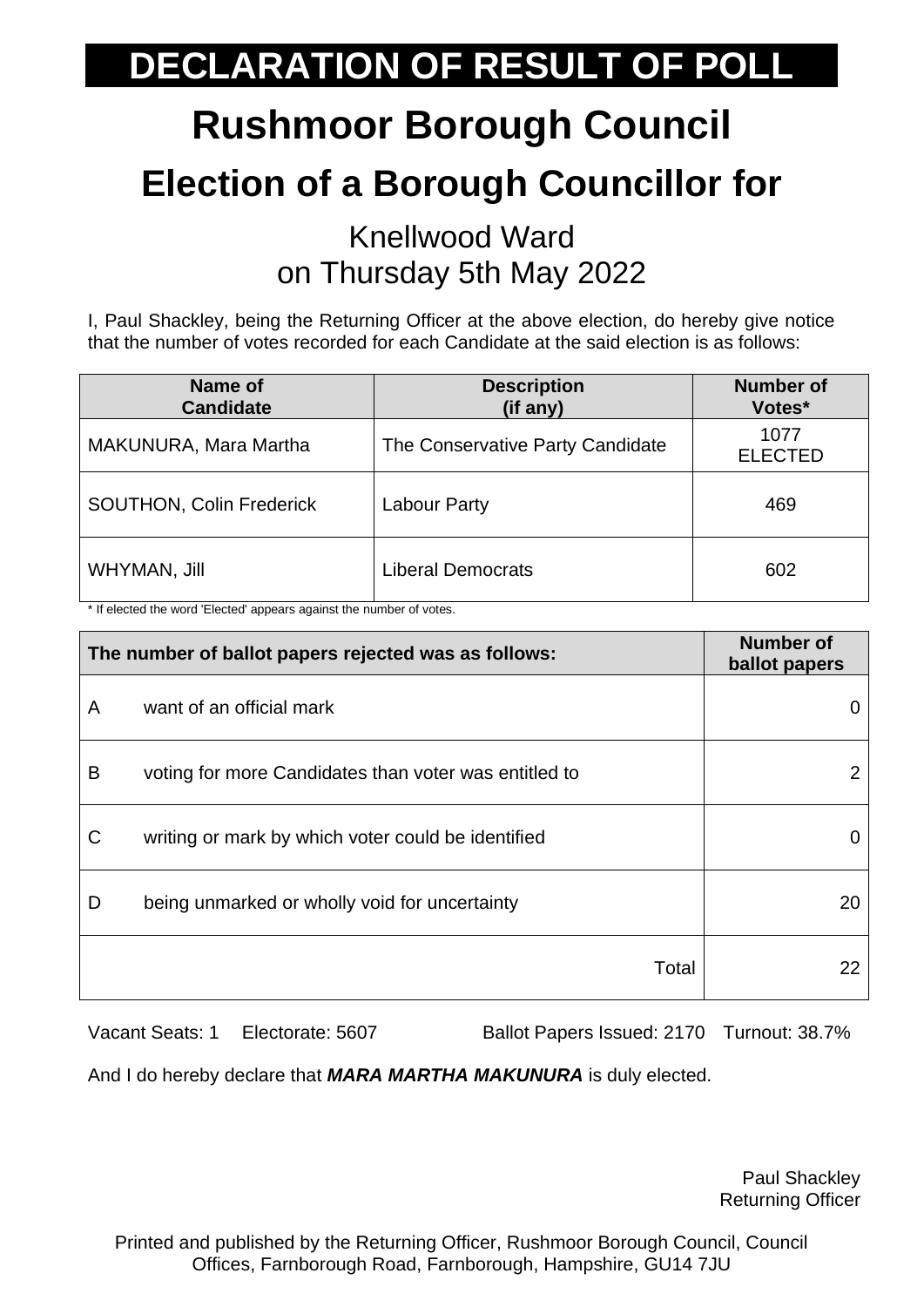# **Rushmoor Borough Council Election of a Borough Councillor for**

#### Manor Park Ward on Thursday 5th May 2022

I, Paul Shackley, being the Returning Officer at the above election, do hereby give notice that the number of votes recorded for each Candidate at the said election is as follows:

| Name of<br><b>Candidate</b>         | <b>Description</b><br>(if any)      | <b>Number of</b><br>Votes* |
|-------------------------------------|-------------------------------------|----------------------------|
| <b>ESSIEN IGODIFO, Peace</b>        | The Conservative Party<br>Candidate | 867<br><b>ELECTED</b>      |
| <b>RENARD, Brandon Zero Hindell</b> | Labour and Co-operative Party       | 783                        |
| <b>TROTTER, Mark</b>                | <b>Liberal Democrats</b>            | 241                        |

\* If elected the word 'Elected' appears against the number of votes.

| The number of ballot papers rejected was as follows: |                                                       | <b>Number of</b><br>ballot papers |
|------------------------------------------------------|-------------------------------------------------------|-----------------------------------|
| A                                                    | want of an official mark                              |                                   |
| B                                                    | voting for more Candidates than voter was entitled to |                                   |
| C                                                    | writing or mark by which voter could be identified    |                                   |
| D                                                    | being unmarked or wholly void for uncertainty         | 8                                 |
|                                                      | Total                                                 | 9                                 |

Vacant Seats: 1 Electorate: 5542 Ballot Papers Issued: 1900 Turnout:34.3%

And I do hereby declare that *PEACE ESSIEN IGODIFO* is duly elected.

Paul Shackley Returning Officer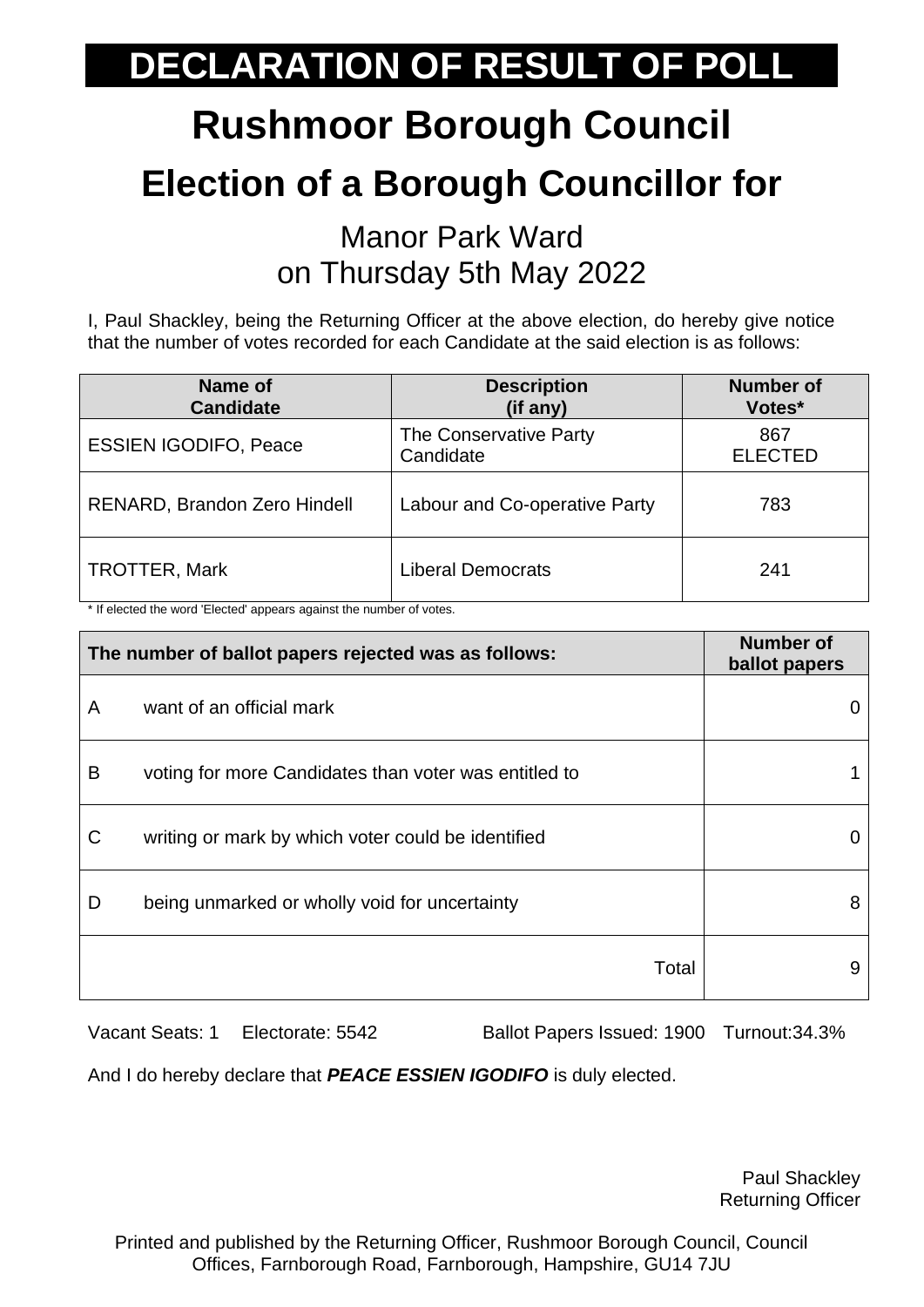# **Rushmoor Borough Council Election of a Borough Councillor for**

#### North Town Ward on Thursday 5th May 2022

I, Paul Shackley, being the Returning Officer at the above election, do hereby give notice that the number of votes recorded for each Candidate at the said election is as follows:

| Name of<br><b>Candidate</b>  | <b>Description</b><br>(if any)   | <b>Number of</b><br>Votes* |
|------------------------------|----------------------------------|----------------------------|
| <b>PERKINS, Andrew James</b> | The Conservative Party Candidate | 449                        |
| SPALL, Sarah Joanne          | Labour Party                     | 1037<br><b>ELECTED</b>     |

\* If elected the word 'Elected' appears against the number of votes.

| The number of ballot papers rejected was as follows: |                                                       | <b>Number of</b><br>ballot papers |
|------------------------------------------------------|-------------------------------------------------------|-----------------------------------|
| A                                                    | want of an official mark                              |                                   |
| B                                                    | voting for more Candidates than voter was entitled to |                                   |
| C                                                    | writing or mark by which voter could be identified    |                                   |
| D                                                    | being unmarked or wholly void for uncertainty         | 2                                 |
|                                                      | Total                                                 | 1488                              |

Vacant Seats: 1 Electorate: 4981 Ballot Papers Issued: 1488 Turnout: 29.8 %

And I do hereby declare that *SARAH JOANNE SPALL* is duly elected.

Paul Shackley Returning Officer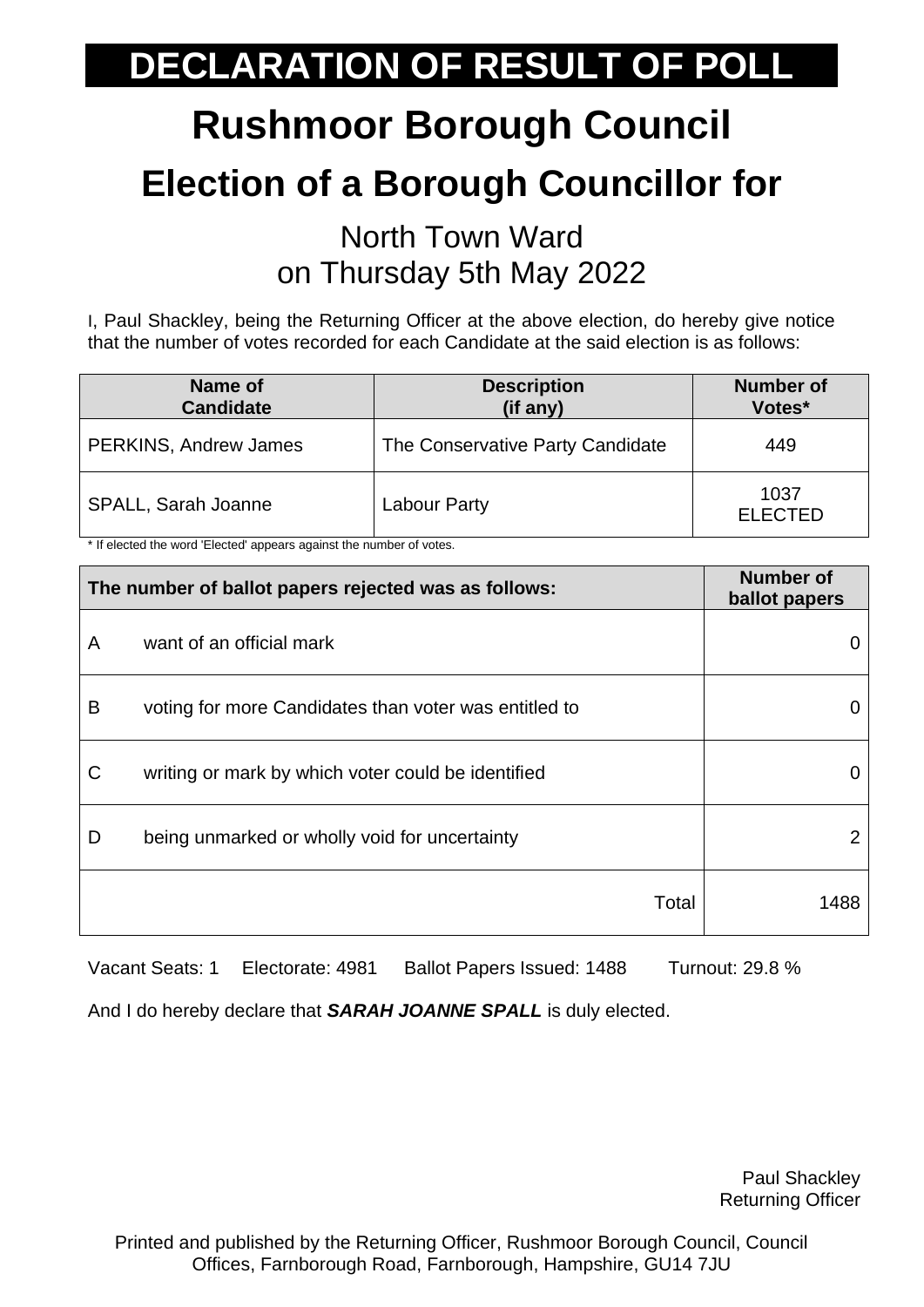# **Rushmoor Borough Council Election of a Borough Councillor for**

#### Rowhill Ward on Thursday 5th May 2022

I, Paul Shackley, being the Returning Officer at the above election, do hereby give notice that the number of votes recorded for each Candidate at the said election is as follows:

| Name of<br><b>Candidate</b> | <b>Description</b><br>(if any)   | <b>Number of</b><br>Votes* |
|-----------------------------|----------------------------------|----------------------------|
| HILLIAR, Alan Richard       | <b>Liberal Democrats</b>         | 374                        |
| <b>KOOHESTANI, Halleh</b>   | <b>Labour Party</b>              | 663                        |
| <b>TRUSSLER, Stuart</b>     | The Conservative Party Candidate | 707<br><b>ELECTED</b>      |

\* If elected the word 'Elected' appears against the number of votes.

| The number of ballot papers rejected was as follows: |                                                       | <b>Number of</b><br>ballot papers |
|------------------------------------------------------|-------------------------------------------------------|-----------------------------------|
| A                                                    | want of an official mark                              |                                   |
| B                                                    | voting for more Candidates than voter was entitled to |                                   |
| C                                                    | writing or mark by which voter could be identified    |                                   |
| D                                                    | being unmarked or wholly void for uncertainty         | 14                                |
|                                                      | Total                                                 | 15                                |

Vacant Seats: 1 Electorate: 5015 Ballot Papers Issued: 1759 Turnout: 35.07%

And I do hereby declare that *STUART TRUSSLER* is duly elected.

Paul Shackley Returning Officer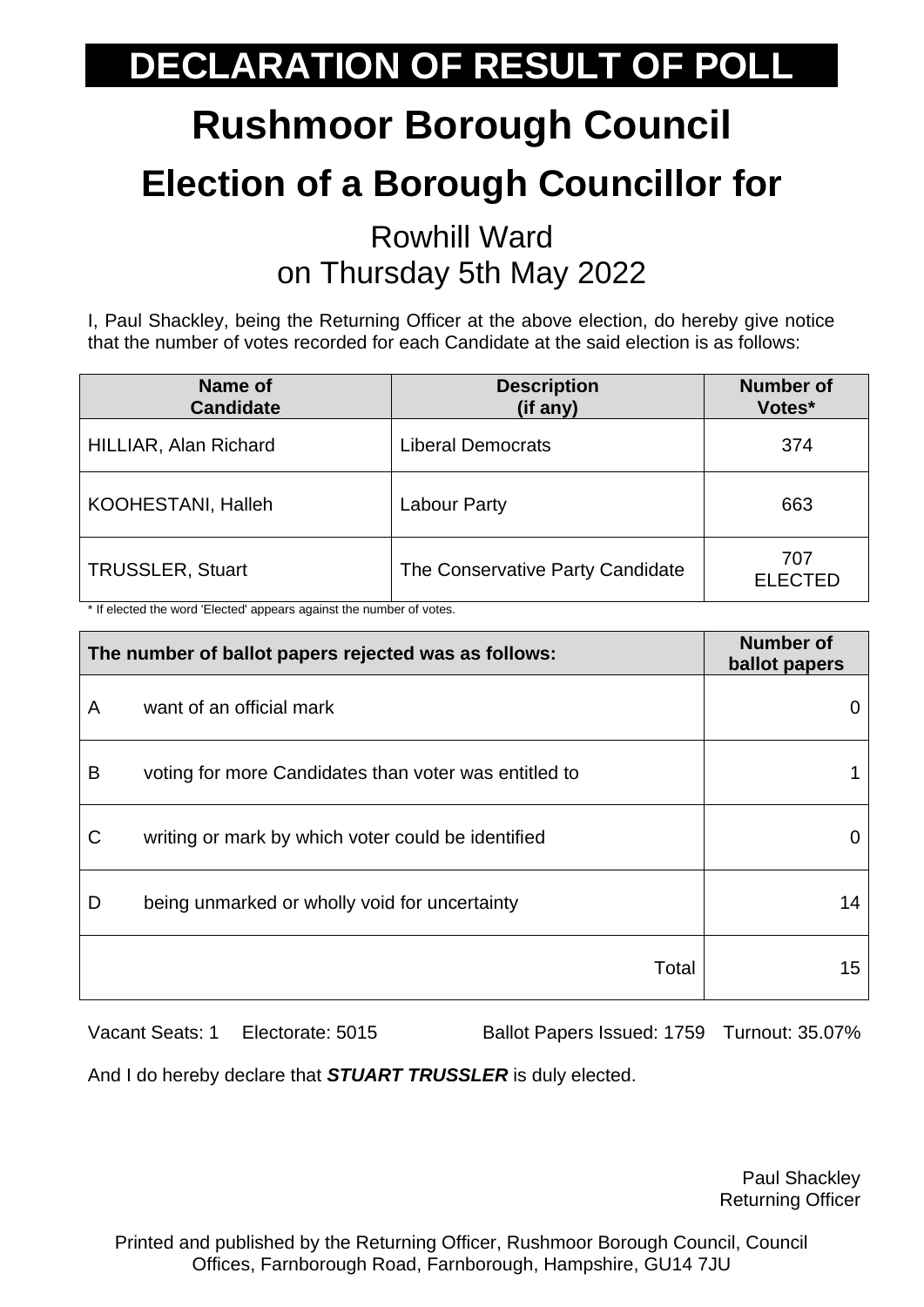# **Rushmoor Borough Council Election of a Borough Councillor for**

#### St John`s Ward on Thursday 5th May 2022

I, Paul Shackley, being the Returning Officer at the above election, do hereby give notice that the number of votes recorded for each Candidate at the said election is as follows:

| Name of<br><b>Candidate</b>    | <b>Description</b><br>(if any)   | <b>Number of</b><br>Votes* |
|--------------------------------|----------------------------------|----------------------------|
| <b>VOSPER, Jacqueline Mary</b> | The Conservative Party Candidate | 839<br><b>ELECTED</b>      |
| <b>WARNER, Julia Louise</b>    | Labour Party                     | 724                        |

\* If elected the word 'Elected' appears against the number of votes.

| The number of ballot papers rejected was as follows: |                                                       | <b>Number of</b><br>ballot papers |
|------------------------------------------------------|-------------------------------------------------------|-----------------------------------|
| A                                                    | want of an official mark                              |                                   |
| B                                                    | voting for more Candidates than voter was entitled to | 3                                 |
| C                                                    | writing or mark by which voter could be identified    |                                   |
| D                                                    | being unmarked or wholly void for uncertainty         | 14                                |
|                                                      | Total                                                 |                                   |

Vacant Seats: 1 Electorate: 4966 Ballot Papers Issued: 1580 Turnout: 31.8%

And I do hereby declare that *JACQUELINE MARY VOSPER* is duly elected.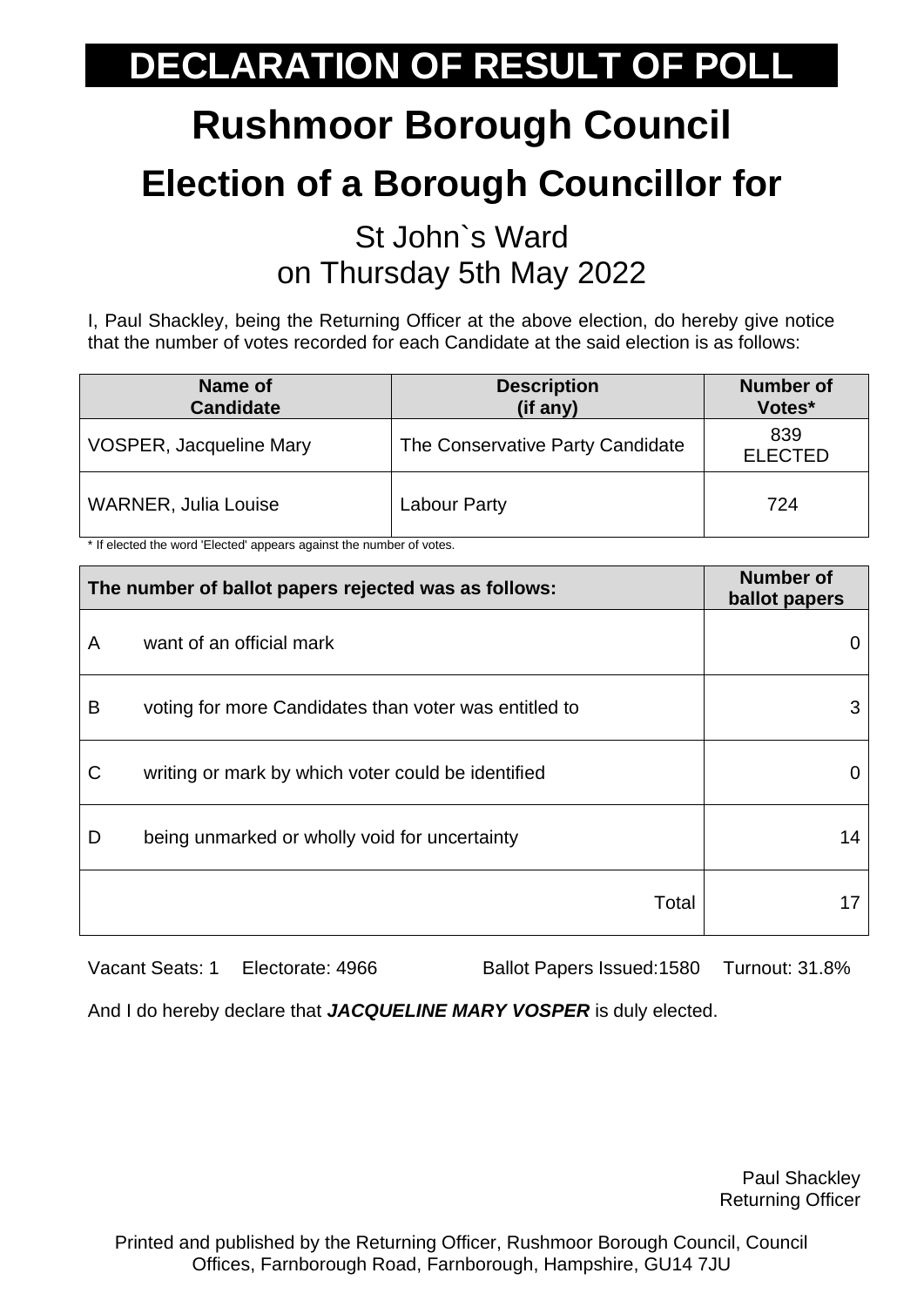# **Rushmoor Borough Council Election of a Borough Councillor for**

#### St Mark`s Ward on Thursday 5th May 2022

I, Paul Shackley, being the Returning Officer at the above election, do hereby give notice that the number of votes recorded for each Candidate at the said election is as follows:

| Name of<br><b>Candidate</b> | <b>Description</b><br>(if any)      | <b>Number of</b><br>Votes* |
|-----------------------------|-------------------------------------|----------------------------|
| CARD, Craig William         | <b>Liberal Democrat</b>             | 778<br><b>ELECTED</b>      |
| JONES, Barry                | Labour and Co-operative Party       | 260                        |
| KOHER CHOWDHURY, Abul       | The Conservative Party<br>Candidate | 710                        |

\* If elected the word 'Elected' appears against the number of votes.

| The number of ballot papers rejected was as follows: |                                                       | <b>Number of</b><br>ballot papers |
|------------------------------------------------------|-------------------------------------------------------|-----------------------------------|
| A                                                    | want of an official mark                              |                                   |
| B                                                    | voting for more Candidates than voter was entitled to | 3                                 |
| C                                                    | writing or mark by which voter could be identified    |                                   |
| D                                                    | being unmarked or wholly void for uncertainty         | 9                                 |
|                                                      | Total                                                 | 12                                |

Vacant Seats: 1 Electorate: 5208 Ballot Papers Issued: 1760 Turnout:33.8%

And I do hereby declare that *CRAIG WILLIAM CARD* is duly elected.

Paul Shackley Returning Officer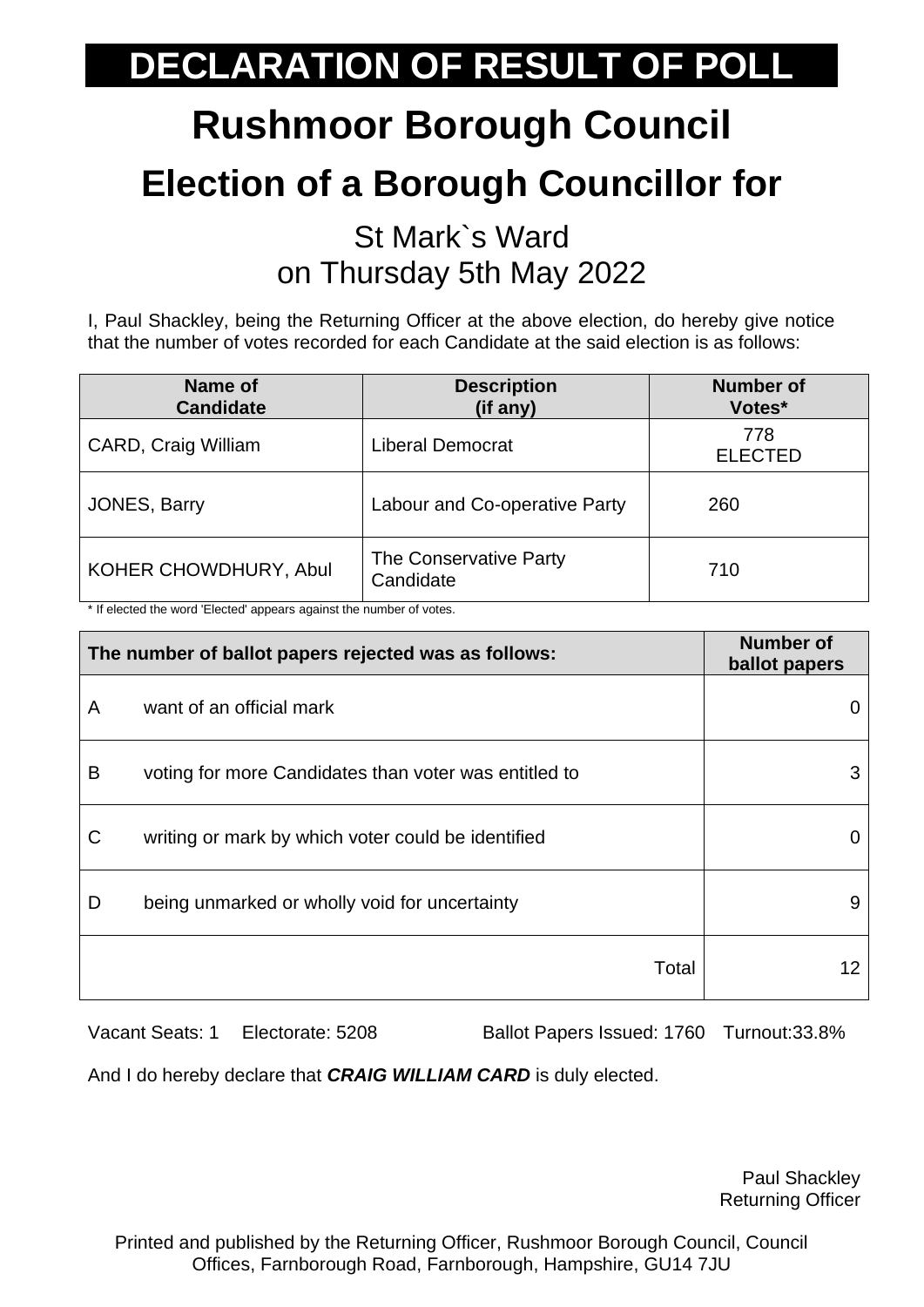# **Rushmoor Borough Council Election of a Borough Councillor for**

#### Wellington Ward on Thursday 5th May 2022

I, Paul Shackley, being the Returning Officer at the above election, do hereby give notice that the number of votes recorded for each Candidate at the said election is as follows:

| Name of<br><b>Candidate</b> | <b>Description</b><br>(if any)   | <b>Number of</b><br>Votes* |
|-----------------------------|----------------------------------|----------------------------|
| HARTLEY, Mary Ann           | The Conservative Party Candidate | 470                        |
| <b>MARTIN, Nadia Noelle</b> | Labour Party                     | 608<br><b>ELECTED</b>      |

\* If elected the word 'Elected' appears against the number of votes.

| The number of ballot papers rejected was as follows: |                                                       | <b>Number of</b><br>ballot papers |
|------------------------------------------------------|-------------------------------------------------------|-----------------------------------|
| A                                                    | want of an official mark                              |                                   |
| B                                                    | voting for more Candidates than voter was entitled to |                                   |
| C                                                    | writing or mark by which voter could be identified    |                                   |
| D                                                    | being unmarked or wholly void for uncertainty         | З                                 |
|                                                      | Total                                                 |                                   |

Vacant Seats: 1 Electorate: 4277 Ballot Papers Issued: 1081 Turnout:25.27%

And I do hereby declare that *NADIA NOELLE MARTIN* is duly elected.